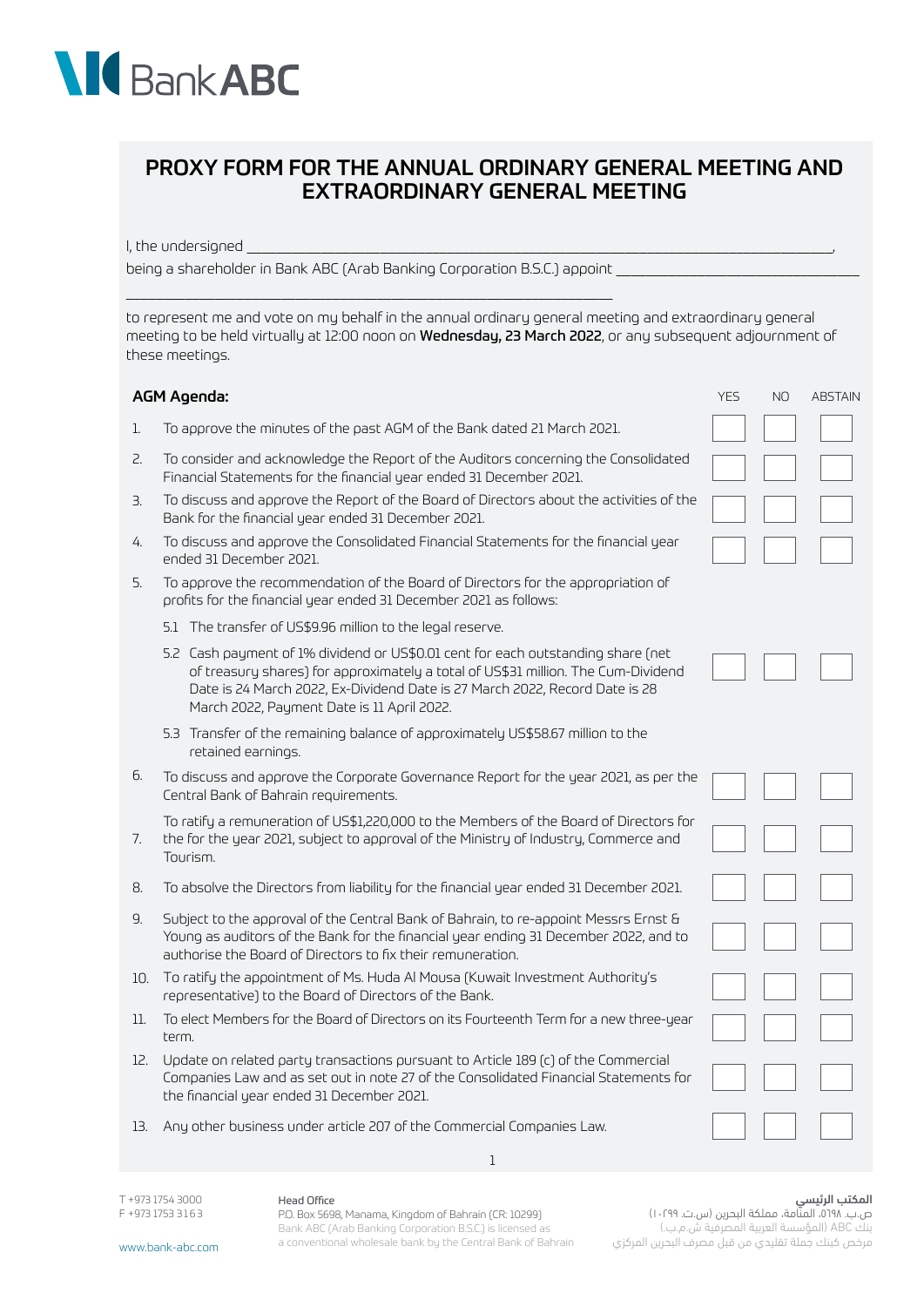

- 1. Amending of the Articles of Association of Bank ABC
	- 1.1 to approve the amendment of Articles 39 (a) and 42 (c) of the Articles of Association of Bank ABC, subject to the approval of the Ministry of Industry, Commerce and Tourism and the Central Bank of Bahrain to read as follows:

Article 39 (a)

Invitations to attend the ordinary and extraordinary general meetings shall be sent to shareholders together with an agenda at least twenty-one (21) days before the date of any such meeting.

Article 42 (c)

General meetings shall generally be held physically. General meetings shall also be held by electronic means, and participation in such meetings can be in person with the possibility of remote attendance, except in cases where the general meeting is held completely remotely and voting in the general meeting shall be electronically, taking into account the conditions and requirements issued by the Ministry of Industry, Commerce and Tourism in this regard, or voting shall be in the manner determined by the chairman of the meeting, unless the general meeting includes items which require some particular form of voting.

- 1.2 to authorise and empower the Group Chief Executive Officer of Bank ABC or his delegates to take the necessary action, to effect the amendment of Articles 39 (a) and 42 (c) of the Articles of Association of Bank ABC.
- 2. Completion of the AT1 Capital Securities Issuance (Central Bank of Libya will abstain from voting on this item)
	- 2.1 to approve the issuance of convertible perpetual tier 1 capital securities in accordance with CA-2.1 (regulatory capital) of the Capital Adequacy Module of Volume 1 of the CBB Rulebook ("Capital Securities") of up to three hundred and ninety million United States Dollars (USD390,000,000) that will be fully subscribed by the Central Bank of Libya, and authorise the Board of Directors of Bank ABC to take the necessary decisions regarding the profit/interest/coupon rate and issuance value, in addition to carrying out the procedures and requirements in this regard, subject to Central Bank of Bahrain's approval.
	- 2.2 to approve: (a) the waiver of the shareholders' pre-emptive rights to subscribe to the Capital Securities pursuant to Article 150 of Law No. 21 of 2001 promulgating the commercial companies law, as amended ("Companies Law"); and (b) in the event that the Capital Securities are to be converted into shares of the Bank pursuant to the terms of such Capital Securities, the waiver of the pre-emptive rights under Article 128 of the Companies Law to subscribe to such shares and to approve the issuance of such shares to the subscribers of the Capital Securities.
	- 2.3 to approve, empower and authorise the Group Chief Executive Officer of Bank ABC (or his delegates) to:
		- (a) take necessary actions related to the issuance of the Capital Securities on behalf of Bank ABC; and





T +973 1754 3000 F +973 1753 3 1 6 3 2

### المكتب الرئيسي ص.ب. ،٥٦٩٨، المنّامة، مملكة البحرين (س.ت. ١٠٢٩٩) بنك ABC( المؤسسة العربية المصرفية ش.م.ب.( مرخص كبنك جملة تقليدي من قبل مصرف البحرين المركزي

www.bank-abc.com